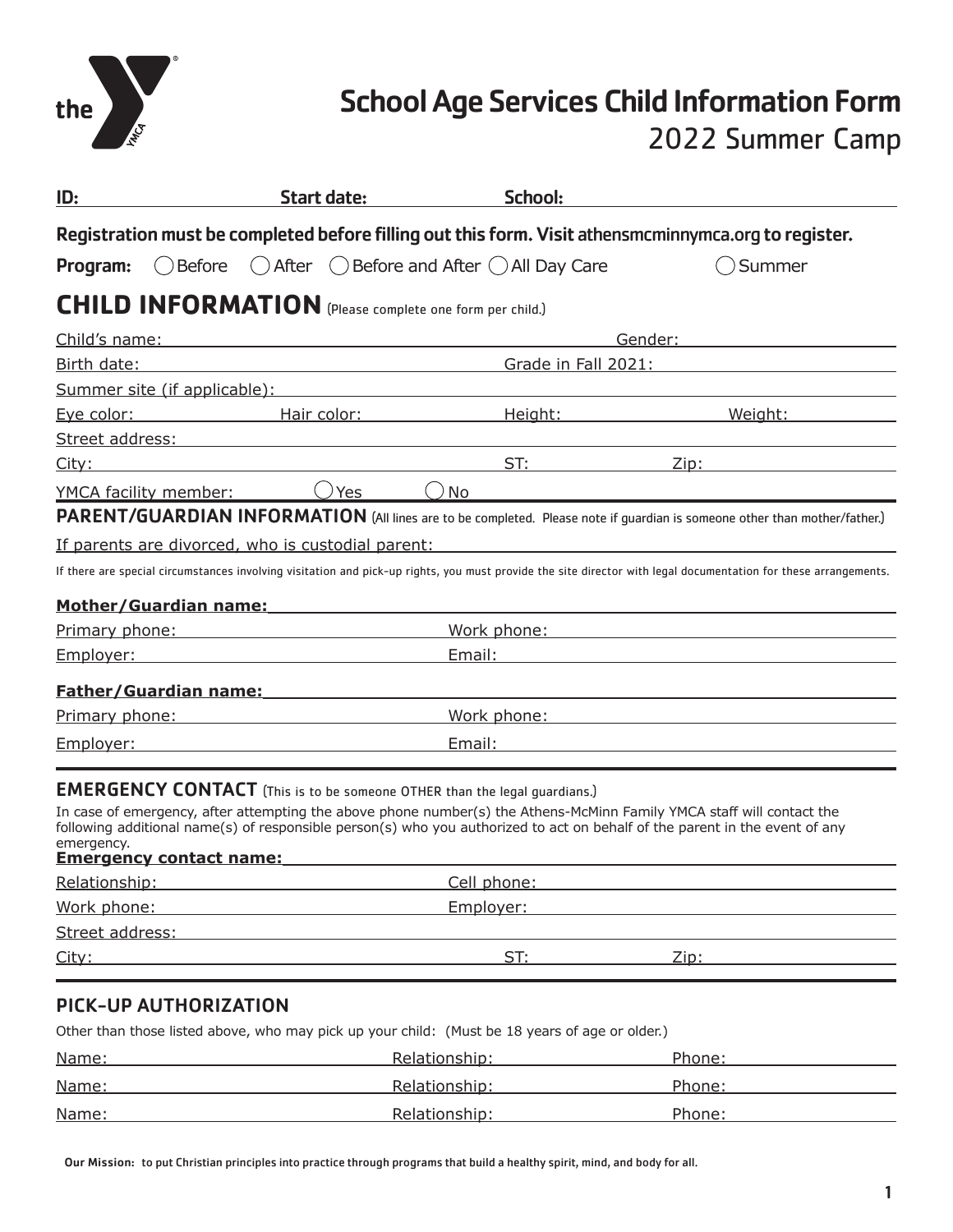## **CHILD MEDICAL INFORMATION**

|                                                        |                                                   | When did your child last see a doctor (List month, date, year):                                                                                                                                                                                                                                                                                 |
|--------------------------------------------------------|---------------------------------------------------|-------------------------------------------------------------------------------------------------------------------------------------------------------------------------------------------------------------------------------------------------------------------------------------------------------------------------------------------------|
|                                                        |                                                   | Immunization records are on file at (List full school name):                                                                                                                                                                                                                                                                                    |
|                                                        |                                                   | Physician's name: experience of the state of the state of the state of the state of the state of the state of<br>Phone: The Contract of the Contract of the Contract of the Contract of the Contract of the Contract of the Contract of the Contract of the Contract of the Contract of the Contract of the Contract of the Contract of the Con |
|                                                        |                                                   | Physician's address: experience of the state of the state of the state of the state of the state of the state of the state of the state of the state of the state of the state of the state of the state of the state of the s                                                                                                                  |
|                                                        |                                                   | Hospital of choice: New York Changes and Changes and Changes and Changes and Changes and Changes and Changes and Changes and Changes and Changes and Changes and Changes and Changes and Changes and Changes and Changes and C                                                                                                                  |
|                                                        |                                                   | <u>Health insurance provider:</u> Note that the set of the set of the set of the set of the set of the set of the set of the set of the set of the set of the set of the set of the set of the set of the set of the set of the set                                                                                                             |
|                                                        |                                                   |                                                                                                                                                                                                                                                                                                                                                 |
|                                                        |                                                   | <u>Insurance ID:</u> Separate ID: Separate ID: Separate ID: Separate ID: Separate ID: Separate ID: Separate ID: Separate ID: Separate ID: Separate ID: Separate ID: Separate ID: Separate ID: Separate ID: Separate ID: Separate ID                                                                                                             |
| <b>HEALTH HISTORY</b>                                  |                                                   |                                                                                                                                                                                                                                                                                                                                                 |
|                                                        |                                                   | Does your child have any allergies or medical conditions that should be considered?                                                                                                                                                                                                                                                             |
| Yes                                                    | $()$ No                                           |                                                                                                                                                                                                                                                                                                                                                 |
|                                                        |                                                   |                                                                                                                                                                                                                                                                                                                                                 |
|                                                        |                                                   |                                                                                                                                                                                                                                                                                                                                                 |
|                                                        |                                                   | Are there any special instructions from you or the child's doctor as to treatment at the childcare site?                                                                                                                                                                                                                                        |
| Yes<br>$($ )                                           | $\bigcirc$ No                                     |                                                                                                                                                                                                                                                                                                                                                 |
|                                                        |                                                   |                                                                                                                                                                                                                                                                                                                                                 |
|                                                        |                                                   |                                                                                                                                                                                                                                                                                                                                                 |
|                                                        |                                                   | Does your child require one-on-one or additional assistance? (If your child has an IEP, please attach a copy for review.)                                                                                                                                                                                                                       |
| $\bigcirc$ Yes                                         | $()$ No                                           |                                                                                                                                                                                                                                                                                                                                                 |
|                                                        |                                                   |                                                                                                                                                                                                                                                                                                                                                 |
|                                                        |                                                   | PLEASE INDICATE ANY OF THE FOLLOWING: This is not applicable to my child (parent initial): _________                                                                                                                                                                                                                                            |
|                                                        |                                                   |                                                                                                                                                                                                                                                                                                                                                 |
|                                                        |                                                   |                                                                                                                                                                                                                                                                                                                                                 |
|                                                        |                                                   |                                                                                                                                                                                                                                                                                                                                                 |
|                                                        |                                                   | History of serious injury/hospitalizations: National Community of Serious Community of Serious Community of Se                                                                                                                                                                                                                                  |
|                                                        |                                                   |                                                                                                                                                                                                                                                                                                                                                 |
|                                                        |                                                   |                                                                                                                                                                                                                                                                                                                                                 |
|                                                        |                                                   |                                                                                                                                                                                                                                                                                                                                                 |
|                                                        |                                                   |                                                                                                                                                                                                                                                                                                                                                 |
| <b>HISTORY OF ILLNESSES</b> (Please check)             |                                                   |                                                                                                                                                                                                                                                                                                                                                 |
| This is not applicable to my child (parent initial): _ |                                                   |                                                                                                                                                                                                                                                                                                                                                 |
|                                                        | Allergies or reaction to medicine, DPT or insects | Hemophiliac (free bleeder)                                                                                                                                                                                                                                                                                                                      |
| Problems with skin rash                                |                                                   | <b>Frequent Headaches</b><br>$\left(\begin{array}{c} \end{array}\right)$                                                                                                                                                                                                                                                                        |
|                                                        | Reaction (bumpy or swollen) to TB Skin Test       | Head Injury<br>( )                                                                                                                                                                                                                                                                                                                              |
| Trouble with eyes or sight                             |                                                   | Ever been knocked unconscious<br>( )                                                                                                                                                                                                                                                                                                            |
|                                                        | Wears glasses, contact or protective eye wear     | $\left( \ \right)$<br><b>Fainting spells</b>                                                                                                                                                                                                                                                                                                    |
| Speech or hearing problems                             |                                                   | Ever passed out during or after exercise<br>$\left( \ \right)$                                                                                                                                                                                                                                                                                  |
|                                                        | Urinary tract infections (bladder or kidney)      | Ever been dizzy during or after exercise<br>$\bigcirc$                                                                                                                                                                                                                                                                                          |
|                                                        | Frequent ear infections / tubes in ears           | Seizures / convulsions<br>$\left( \ \right)$                                                                                                                                                                                                                                                                                                    |
| <b>Diabetes</b>                                        |                                                   | Asthma / breathing problems<br>$\left( \ \right)$                                                                                                                                                                                                                                                                                               |
| Abdominal (stomach) pain                               |                                                   | Lung disease / shortness of breath<br>$\left(\begin{array}{c} \end{array}\right)$                                                                                                                                                                                                                                                               |
| Problems with diarrhea / constipation                  |                                                   | Heart disease / heart murmur                                                                                                                                                                                                                                                                                                                    |
| History of bed wetting                                 |                                                   | Frequent colds / upper respiratory infections<br>$\left( \ \right)$                                                                                                                                                                                                                                                                             |
| Eating disorder                                        |                                                   | $\bigcirc$ Frequent sore throat                                                                                                                                                                                                                                                                                                                 |